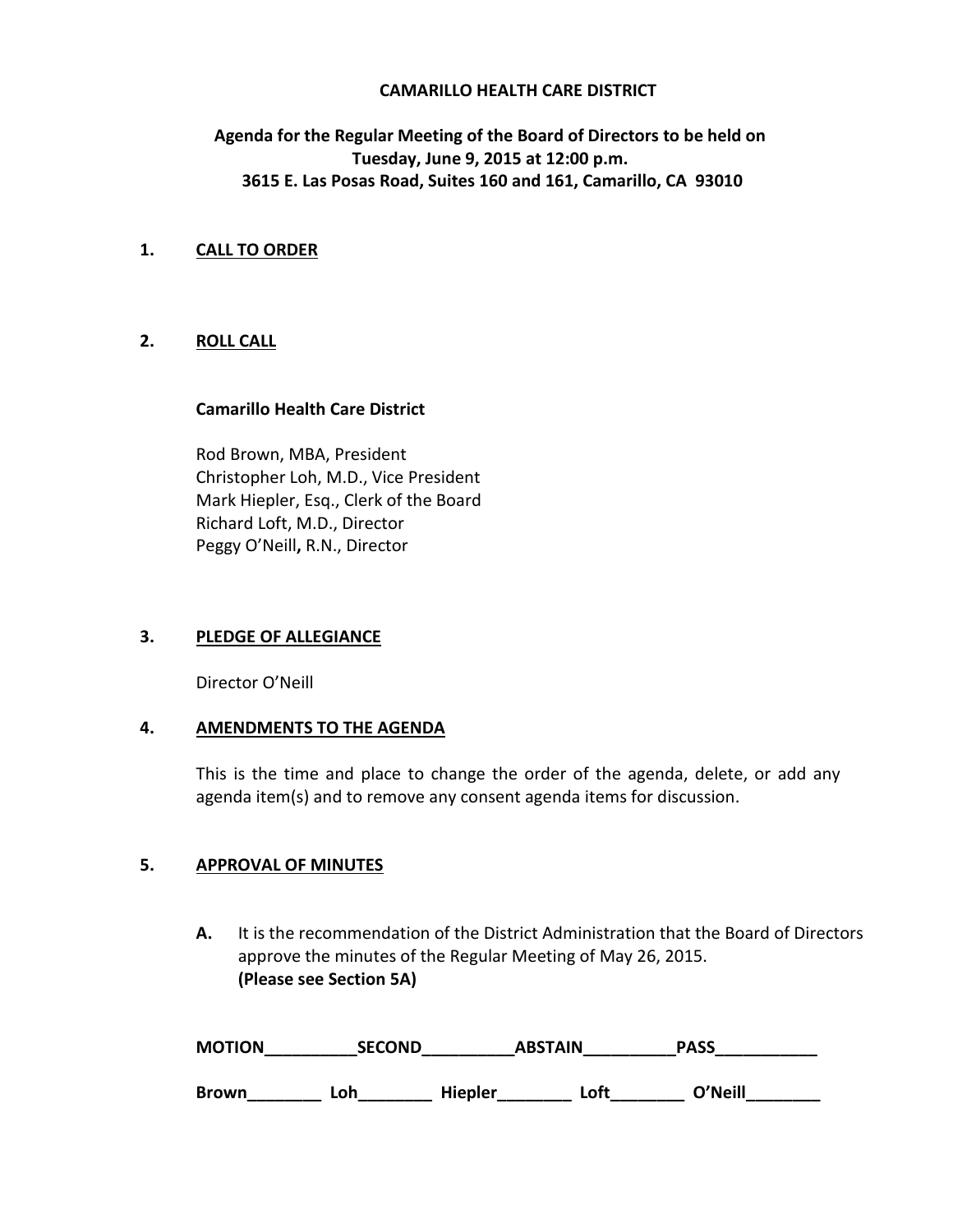# **CAMARILLO HEALTH CARE DISTRICT** *Agenda for the Regular Meeting of the Board of Directors on June 9, 2015*

# **6. PUBLIC COMMENT**

The Camarillo Health Care District Board of Directors will hear from the public on any item of interest that is not on the agenda. The Board of Directors cannot take action on any item not scheduled on the agenda. These items may be referred for administrative action or scheduled on a future agenda. You have the opportunity to address the Board at the following times:

- **A. AGENDA ITEM** during Public Comments or at the time the Board considers the agenda item.
- **B. UNSCHEDULED ITEMS** during Public Comments.
- **C. PUBLIC HEARING** at the time for public hearings.

# **7. CONSENT CALENDAR**

 **A.** Donations: May 2015  **(Please see Section 7-A)** 

MOTION SECOND ABSTAIN PASS

**BROWN\_\_\_\_\_\_ LOH\_\_\_\_\_\_ HIEPLER\_\_\_\_\_\_ LOFT\_\_\_\_\_\_ O'NEILL\_\_\_\_\_\_\_**

## **8. ACTION ITEM**

**A.** It is the recommendation of Administration that the Board of Directors approve The Fiscal Year 2015/2016 Operating and Capital budgets. (Second reading may be waived.) **(Please see section 8-A)**

| <b>MOTION</b>         | <b>SECOND</b> | <b>ABSTAIN</b> | <b>PASS</b> |  |
|-----------------------|---------------|----------------|-------------|--|
| <b>Roll Call Vote</b> |               |                |             |  |
| Rod Brown             |               |                |             |  |
| Christopher Loh       |               |                |             |  |
| Mark Hiepler          |               |                |             |  |
| <b>Richard Loft</b>   |               |                |             |  |
| Peggy O'Neill         |               |                |             |  |
|                       |               |                |             |  |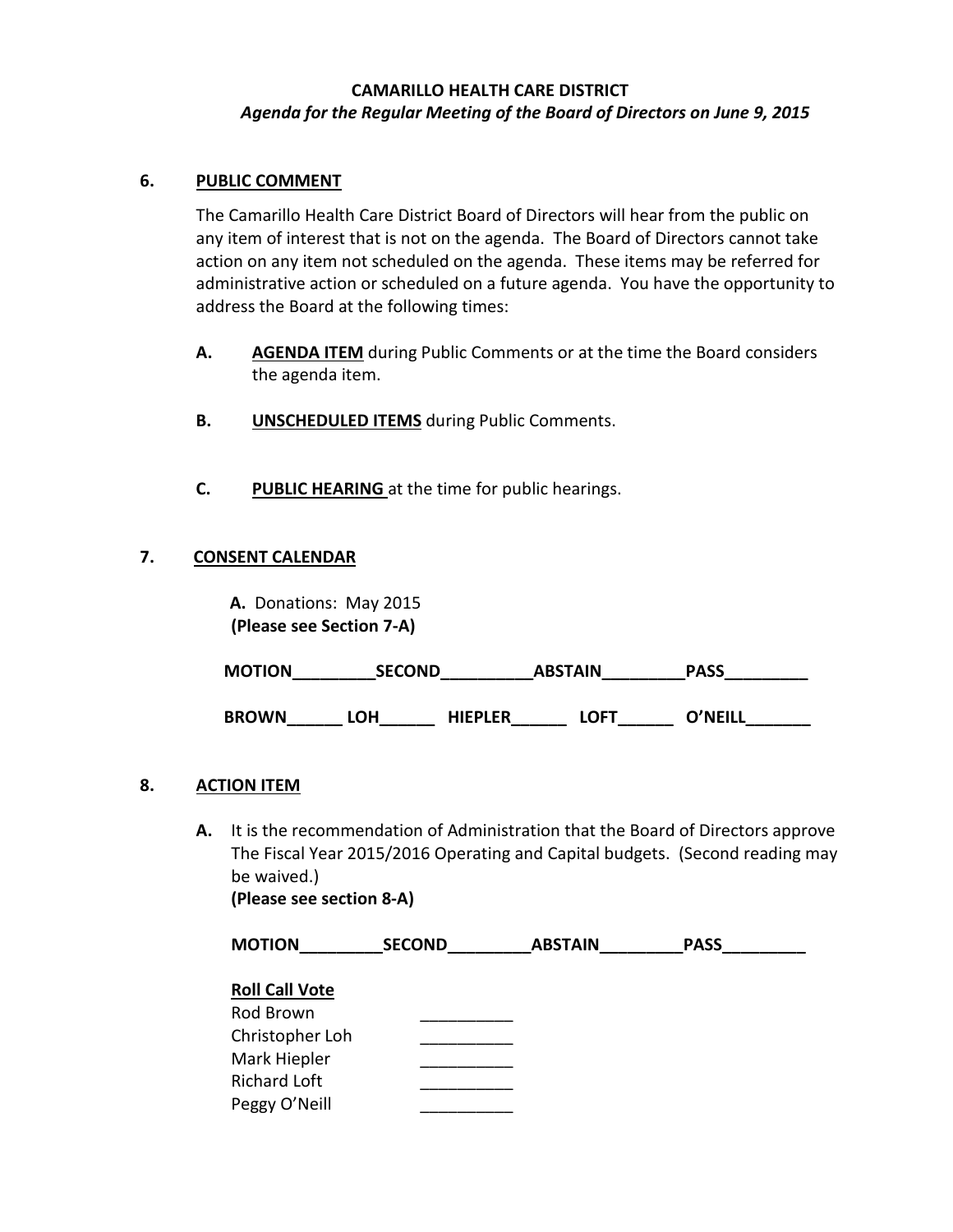# **CAMARILLO HEALTH CARE DISTRICT** *Agenda for the Regular Meeting of the Board of Directors on June 9, 2015*

**B.** It is the recommendation of Administration that the Board of Directors approve Resolution 15-07, Submission of Grant and/or Funding Applications and Authorizing Signatures. **(Please see section 8-B)** 

| <b>MOTION</b>         | <b>SECOND</b> | <b>ABSTAIN</b> | <b>PASS</b> |
|-----------------------|---------------|----------------|-------------|
|                       |               |                |             |
| <b>Roll Call Vote</b> |               |                |             |
| Rod Brown             |               |                |             |
| Christopher Loh       |               |                |             |
| Mark Hiepler          |               |                |             |
| <b>Richard Loft</b>   |               |                |             |
| Peggy O'Neill         |               |                |             |

**C.** It is the recommendation of Administration that the Board of Directors approve Resolution 15-08, Authorizing Investment of Monies in the Local Agency Investment Fund. **(Please see section 8-C)**

| <b>MOTION</b>         | <b>SECOND</b> | <b>ABSTAIN</b> | <b>PASS</b> |  |
|-----------------------|---------------|----------------|-------------|--|
|                       |               |                |             |  |
| <b>Roll Call Vote</b> |               |                |             |  |

| ייטוו כטוו פטנכ     |  |
|---------------------|--|
| Rod Brown           |  |
| Christopher Loh     |  |
| Mark Hiepler        |  |
| <b>Richard Loft</b> |  |
| Peggy O'Neill       |  |
|                     |  |

**D.** It is the recommendation of the Interview Committee, that the Board of Directors approve the Contract Elements for the Chief Executive Officer position as outlined in the Memorandum to the Board dated June 5, 2015. The Board of Directors will commence with the hiring of Ms. Ralston as Chief Executive Officer, effective June 22, 2015, at an annual salary of \$157,000, with her formal contract to be ratified at the July, 28, 2015 Regular Board Meeting. **(Please see section 8-D)** 

| <b>MOTION</b>         | <b>SECOND</b> | <b>ABSTAIN</b> | <b>PASS</b> |  |
|-----------------------|---------------|----------------|-------------|--|
| <b>Roll Call Vote</b> |               |                |             |  |
| Rod Brown             |               |                |             |  |
| Christopher Loh       |               |                |             |  |
| Mark Hiepler          |               |                |             |  |
| Richard Loft          |               |                |             |  |
| Peggy O'Neill         |               |                |             |  |
|                       |               |                |             |  |